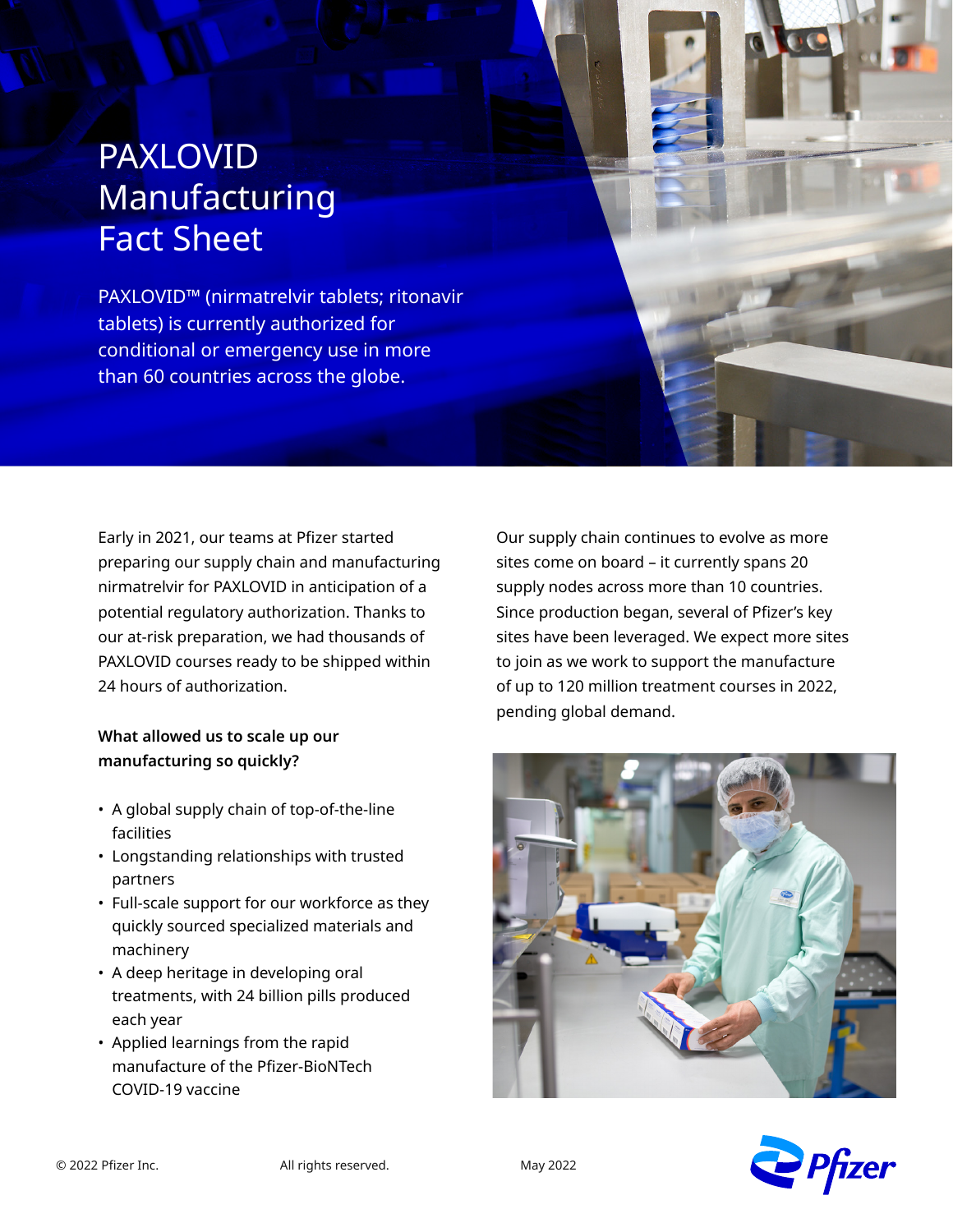## How Pfizer Is Preparing Manufacturing for the Next Phase in Fighting Against COVID-19: PAXLOVID

Pfizer began with a significant at risk investment to ensure treatment could be made available to patients, pending clinical success and regulatory authorization or approval.

To achieve this, Pfizer is leveraging four of its key manufacturing locations in Europe and its extensive supplier network to help meet the demand for PAXLOVID.

#### **Freiburg, Germany, Newbridge, Ireland, & Ascoli, Italy**

### Drug Product Manufacturing, Tabletting and Packaging for Nirmatrelvir

Pfizer selected these sites for their technical knowledge and specialized high-volume manufacturing equipment. They are the primary manufacturing sites for PAXLOVID. Upon receipt and approval of the API, Freiburg, Newbridge and Ascoli begin the production process by mixing, granulating, compressing and coating the tablets, optimizing the entire manufacturing process for the fastest and safest delivery of this treatment. Tablets then quickly progress to packaging on site to meet the high demands for this critical treatment. Their team of quality experts ensure quality standards are adhered to during all stages of manufacturing and packaging of the product.

These facilities have specialized, high-complexity packaging lines to package this treatment on a large scale.

### **Ringaskiddy, Ireland**  Active Pharmaceutical Ingredient (API) Manufacturer

## for Nirmatrelvir

The Ringaskiddy site will manufacture the active pharmaceutical ingredient (API) for nirmatrelvir for PAXLOVID. The site has been involved in the extensive research and development process since work first began on PAXLOVID, including co-developing the API manufacturing process and scaling manufacturing. In addition, Ringaskiddy is the default API manufacturing site for all new small molecule product launches at Pfizer. As a result, it has extensive experience in helping to ensure rapid planning and processing of new API without compromising its high-quality standards. Once the API is manufactured and quality tested, it is shipped to the primary production site for tabletting and packaging.

Tackling the pandemic on all fronts – meeting the need for a COVID-19 treatment

Since the start of the pandemic, Pfizer has committed to delivering both treatments and preventative solutions to address COVID-19.

We're confident that PAXLOVID may help reduce illness severity, hospitalization rates, and deaths among a broad population of patients worldwide, pending success from clinical trials.

At Pfizer, we are applying our deep heritage in developing breakthrough therapies and the success from developing and scaling up our manufacturing for the Pfizer-BioNTech COVID-19 vaccine to respond to this global pandemic.

#### **Emergency Use Authorization Statement (EUA)**

PAXLOVID has not been approved, but has been authorized for emergency use by FDA under an EUA, for the treatment of mild-to-moderate COVID-19 in adults and pediatric patients (12 years of age and older weighing at least 40 kg) with positive results of direct SARS CoV-2 viral testing, and who are at high-risk for progression to severe COVID-19, including hospitalization or death. The emergency use of PAXLOVID is only authorized for the duration of the declaration that circumstances exist justifying the authorization of the emergency use of drugs and biological<br>products during the COVID-19 pandemic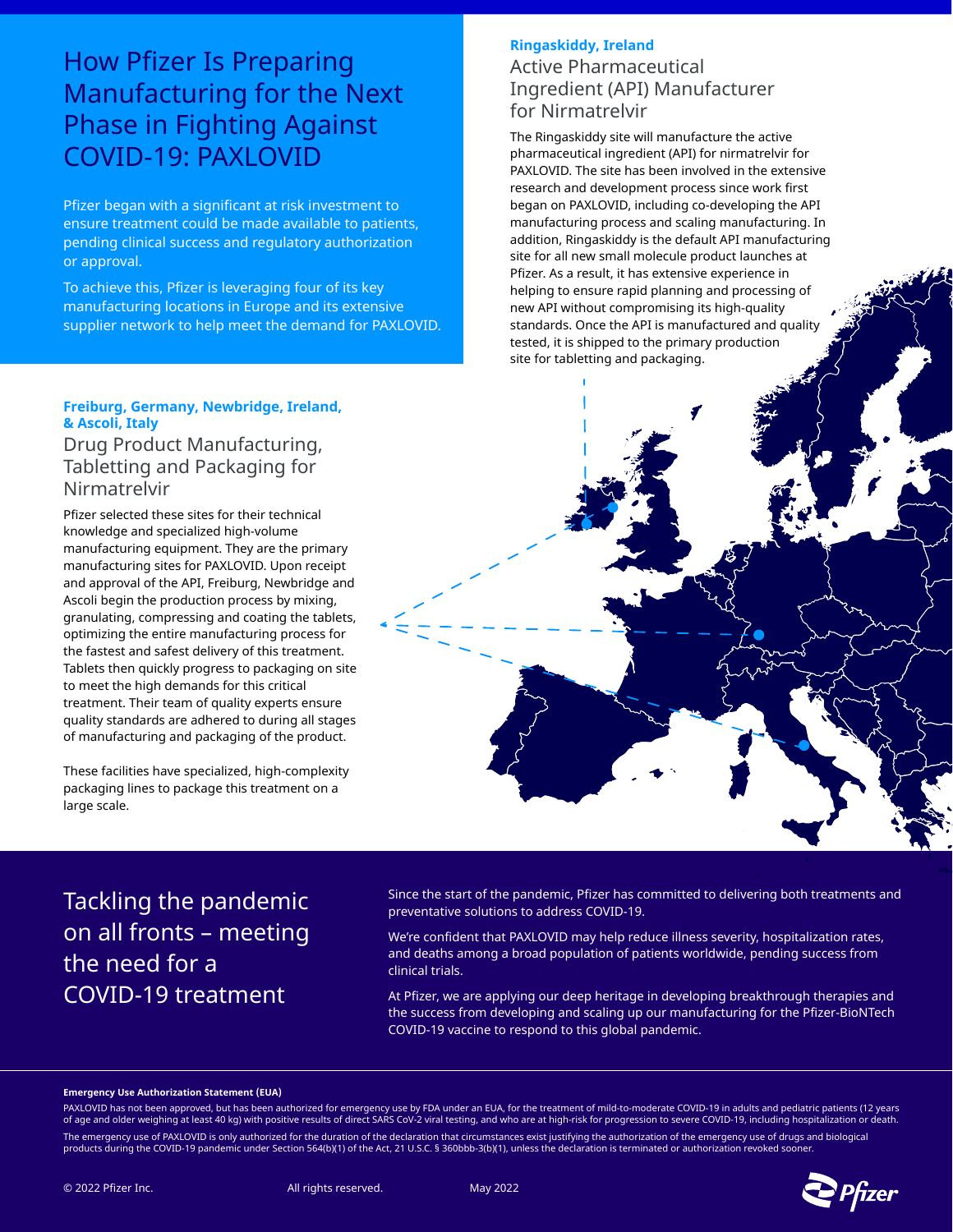## PAXLOVID Supply Journey

Prior to receiving an EUA for PAXLOVID, Pfizer packed and delivered the first shipments from a primarily Europeanbased supply chain.

Producing PAXLOVID (nirmatrelvir) requires large-scale manufacturing capacity across all steps of the production process.

The number of steps involved in the manufacturing of nirmatrelvir for PAXLOVID drives a relatively long lead-time of up to nine months. **However, we have been working quickly to optimize this and are already at an average of around seven months end-to-end.**



At Pfizer, we are constantly looking to improve our processes, shorten timelines and enhance the supply chain to meet the evolving healthcare needs of people around the world.  **To learn more about PAXLOVID visit Pfizer.com**